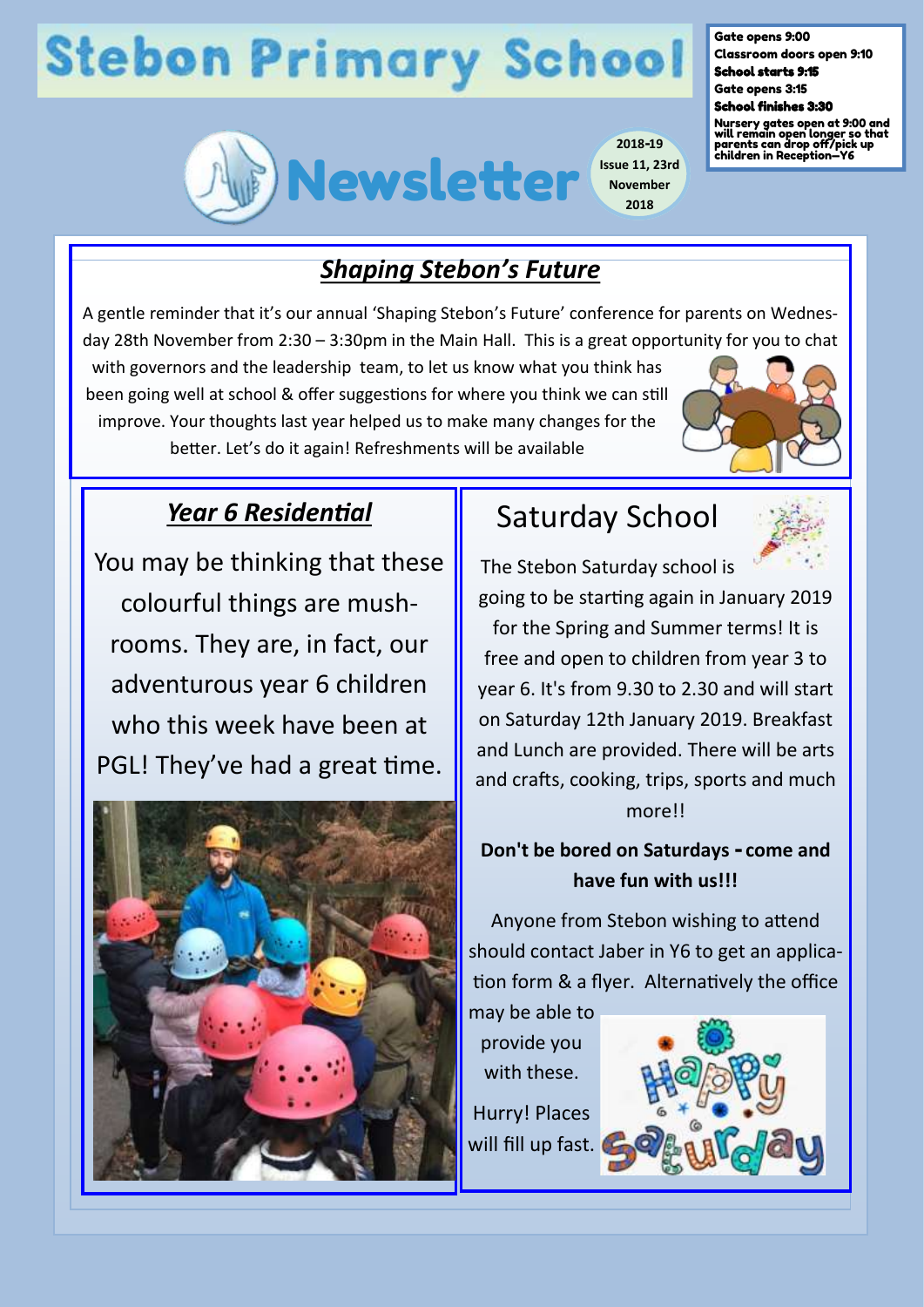# **Stebon Primary School**



**2018-19 Issue 11, 23rd November 2018**

#### Gate opens 9:00

Classroom doors open 9:10

School starts 9:15 Gate opens 3:15

#### School finishes 3:30

Nursery gates open at 9:00 and will remain open longer so that parents can drop off/pick up children in Reception—Y6

**BARBARAS** 

**Nursery Admissions** 2019

If your child was born between 1 September 2015 and 31 August 2016 you can apply for a nursery place for September 2019

#### **How to apply**

Apply online directly to Tower Hamlets Council at www.eadmissions.org.uk by 17 February 2019

For more information please contact Pupil Services on 020 7364 5006 or visit www.towerhamlets.gov.uk/ schooladmissions



17 February 2019 deadline for submitting applications

7 May 2019<br>are notified of the<br>of their application

24 May 2019 deadline to confirm acceptance of nursery place offer

<mark>eptember 2019</mark><br>ild starts nurser

| <b>Nursery</b>    |  |  |
|-------------------|--|--|
| <b>Admissions</b> |  |  |
| 2019              |  |  |

#### **Need support?**

Just pop into a walk-in session at one of the centres below to find out more or to get help with making an application.

| <b>Bow</b><br><b>Idea Store</b><br>1 Gladstone Place<br>Roman Road<br><b>E35E5</b><br>$Sum - 4pm$ | <b>Shadwell</b><br>Centre<br>455 The Highway<br><b>ETW 3HP</b><br>$9am - 4pm$ | Whitechapel<br><b>Idea Store</b><br>321 Whitechapel<br>Road, E11BU<br>Sam - 4pm | <b>Chrisp Street</b><br><b>Idea Store</b><br>1 Vesey Path<br><b>East India Dock</b><br>Road, E14 681<br>9am - 4pm |
|---------------------------------------------------------------------------------------------------|-------------------------------------------------------------------------------|---------------------------------------------------------------------------------|-------------------------------------------------------------------------------------------------------------------|
| Friday 21                                                                                         | Wednesday 5                                                                   | Tuesday 11                                                                      | Monday 1                                                                                                          |
| September 2018                                                                                    | December 2018                                                                 | September 2016                                                                  | October 2018                                                                                                      |
| Friday 12                                                                                         | Friday 14                                                                     | Tuesday 25                                                                      | Monday 15                                                                                                         |
| October 2018                                                                                      | December 2018                                                                 | September 2018                                                                  | October 2018                                                                                                      |
| Friday 2                                                                                          | Monday 28                                                                     | Monday 12                                                                       | Thursday 25                                                                                                       |
| November 2018                                                                                     | January 2019                                                                  | November 2018                                                                   | October 2018                                                                                                      |
| Friday 23                                                                                         |                                                                               | Tuesday 18                                                                      | Monday 5                                                                                                          |
| November 2018                                                                                     |                                                                               | December 2018                                                                   | November 2018                                                                                                     |
| Friday 4                                                                                          |                                                                               | Tuesday 8                                                                       | Monday 26                                                                                                         |
| January 2019                                                                                      |                                                                               | January 2019                                                                    | November 2018                                                                                                     |
| Friday 25<br>January 2019                                                                         |                                                                               | Monday 14<br>January 2019                                                       |                                                                                                                   |
| Tuesday 5<br>February 2019                                                                        |                                                                               | Monday 11<br>February 2019                                                      |                                                                                                                   |

**Or pop into our school office for more information. Remember, if your child turns 3 this term, they may be able to start Nursery here in January**

#### *Great Fire of London*

Year 2 took part in a live stream from the Museum of London to support our learning about The Great Fire of London. We were able to take part in a live chat with experts from the Museum, and ask them some fantastic questions. This was a great opportunity; the experts knew so much! (That's why they're experts!)